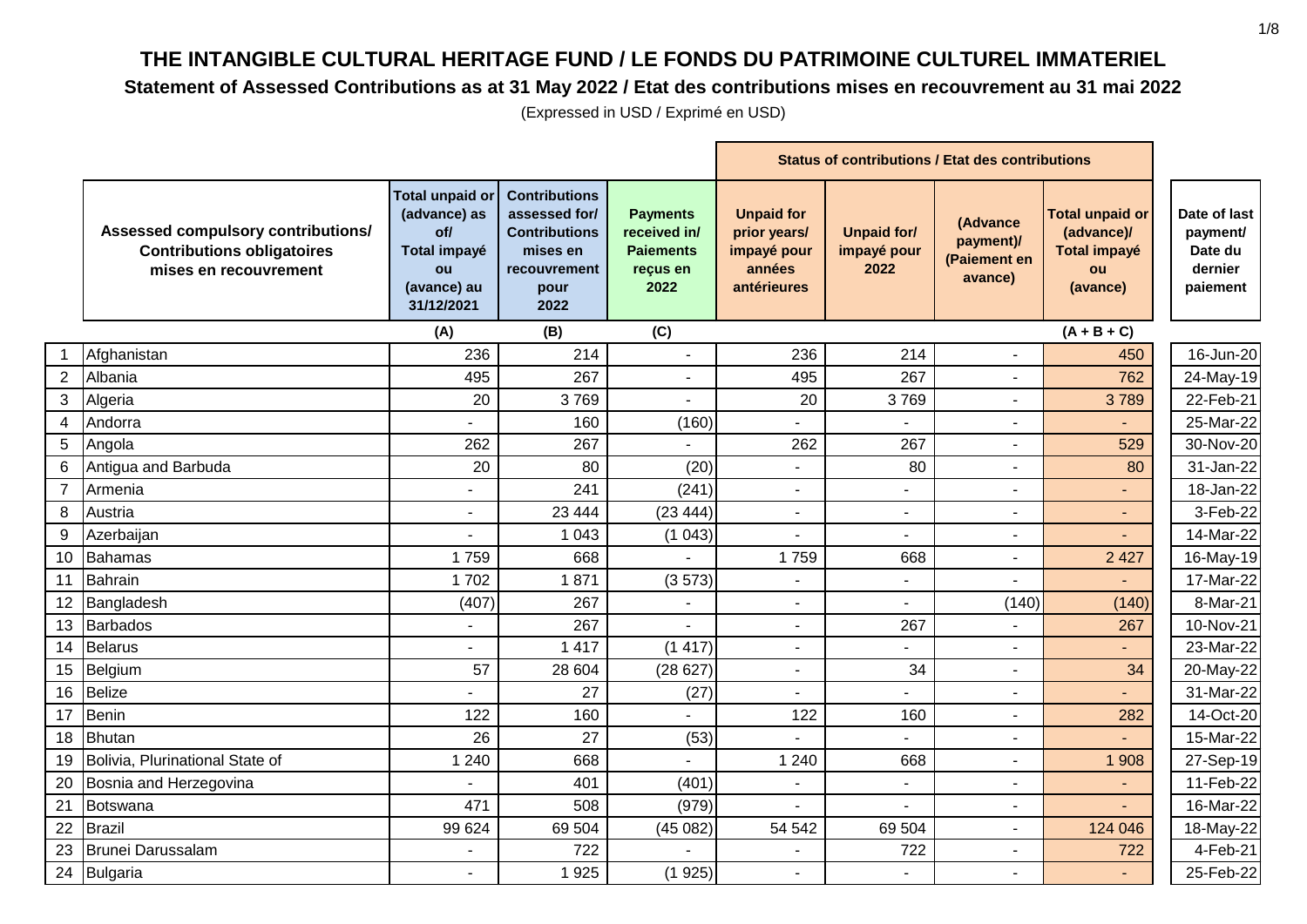#### **Statement of Assessed Contributions as at 31 May 2022 / Etat des contributions mises en recouvrement au 31 mai 2022**

|    |                                                                                                  |                                                                                                  | <b>Status of contributions / Etat des contributions</b>                                                   |                                                                         |                                                                           |                                           |                                                  |                                                                               |                                                            |
|----|--------------------------------------------------------------------------------------------------|--------------------------------------------------------------------------------------------------|-----------------------------------------------------------------------------------------------------------|-------------------------------------------------------------------------|---------------------------------------------------------------------------|-------------------------------------------|--------------------------------------------------|-------------------------------------------------------------------------------|------------------------------------------------------------|
|    | Assessed compulsory contributions/<br><b>Contributions obligatoires</b><br>mises en recouvrement | <b>Total unpaid or</b><br>(advance) as<br>of/<br>Total impayé<br>ou<br>(avance) au<br>31/12/2021 | <b>Contributions</b><br>assessed for/<br><b>Contributions</b><br>mises en<br>recouvrement<br>pour<br>2022 | <b>Payments</b><br>received in/<br><b>Paiements</b><br>reçus en<br>2022 | <b>Unpaid for</b><br>prior years/<br>impayé pour<br>années<br>antérieures | <b>Unpaid for/</b><br>impayé pour<br>2022 | (Advance<br>payment)/<br>(Paiement en<br>avance) | <b>Total unpaid or</b><br>(advance)/<br><b>Total impayé</b><br>ou<br>(avance) | Date of last<br>payment/<br>Date du<br>dernier<br>paiement |
|    |                                                                                                  | (A)                                                                                              | (B)                                                                                                       | (C)                                                                     |                                                                           |                                           |                                                  | $(A + B + C)$                                                                 |                                                            |
| 25 | <b>Burkina Faso</b>                                                                              | 105                                                                                              | 134                                                                                                       |                                                                         | 105                                                                       | 134                                       |                                                  | 239                                                                           | 19-May-20                                                  |
| 26 | Burundi                                                                                          | 110                                                                                              | 27                                                                                                        | $\blacksquare$                                                          | 110                                                                       | 27                                        | $\overline{\phantom{a}}$                         | 137                                                                           | 27-Dec-16                                                  |
| 27 | Cabo Verde                                                                                       | 167                                                                                              | 27                                                                                                        | $\overline{a}$                                                          | 167                                                                       | 27                                        | ÷,                                               | 194                                                                           |                                                            |
| 28 | Cambodia                                                                                         |                                                                                                  | 241                                                                                                       | (241)                                                                   |                                                                           |                                           | $\blacksquare$                                   |                                                                               | 9-May-22                                                   |
| 29 | Cameroon                                                                                         | 764                                                                                              | 454                                                                                                       |                                                                         | 764                                                                       | 454                                       | $\overline{\phantom{a}}$                         | 1 2 1 8                                                                       | 26-Apr-19                                                  |
| 30 | Central African Republic                                                                         | 240                                                                                              | 27                                                                                                        |                                                                         | 240                                                                       | 27                                        |                                                  | 267                                                                           | 13-Jun-08                                                  |
| 31 | Chad                                                                                             | 389                                                                                              | 107                                                                                                       |                                                                         | 389                                                                       | 107                                       |                                                  | 496                                                                           | 3-Oct-17                                                   |
| 32 | Chile                                                                                            |                                                                                                  | 14 516                                                                                                    | (14516)                                                                 |                                                                           |                                           |                                                  |                                                                               | 27-Jan-22                                                  |
| 33 | China                                                                                            | $\overline{\phantom{0}}$                                                                         | 526 734                                                                                                   |                                                                         | $\blacksquare$                                                            | 526 734                                   | $\blacksquare$                                   | 526 734                                                                       | 16-Sep-21                                                  |
| 34 | Colombia                                                                                         |                                                                                                  | 8 5 0 1                                                                                                   |                                                                         |                                                                           | 8501                                      |                                                  | 8 5 0 1                                                                       | 8-Jun-21                                                   |
| 35 | Comoros                                                                                          | 26                                                                                               | 27                                                                                                        | $\sim$                                                                  | 26                                                                        | 27                                        |                                                  | 53                                                                            | 18-Aug-20                                                  |
| 36 | Congo                                                                                            | (262)                                                                                            | 160                                                                                                       |                                                                         |                                                                           |                                           | (102)                                            | (102)                                                                         | 27-Jan-21                                                  |
| 37 | Cook Islands                                                                                     | $\overline{a}$                                                                                   | 27                                                                                                        | (27)                                                                    | $\sim$                                                                    | $\sim$                                    |                                                  |                                                                               | 27-Jan-22                                                  |
| 38 | Costa Rica                                                                                       | 113                                                                                              | 2 3 7 9                                                                                                   |                                                                         | 113                                                                       | 2 3 7 9                                   |                                                  | 2 4 9 2                                                                       | 7-Oct-21                                                   |
| 39 | Côte d'Ivoire                                                                                    |                                                                                                  | 749                                                                                                       | (716)                                                                   |                                                                           | 33                                        |                                                  | 33                                                                            | 19-May-22                                                  |
| 40 | Croatia                                                                                          | 20                                                                                               | 3 1 5 4                                                                                                   | (3174)                                                                  |                                                                           |                                           |                                                  |                                                                               | 25-Feb-22                                                  |
| 41 | Cuba                                                                                             | 2730                                                                                             | 3 2 8 8                                                                                                   |                                                                         | 2730                                                                      | 3 2 8 8                                   |                                                  | 6018                                                                          | 21-Feb-20                                                  |
| 42 | Cyprus                                                                                           | 1 2 0 4                                                                                          | 1 2 3 0                                                                                                   |                                                                         | 1 2 0 4                                                                   | 1 2 3 0                                   | $\blacksquare$                                   | 2 4 3 4                                                                       | 24-Feb-20                                                  |
| 43 | Czechia                                                                                          |                                                                                                  | 11 736                                                                                                    | (11736)                                                                 |                                                                           |                                           |                                                  |                                                                               | 3-Mar-22                                                   |
| 44 | Democratic Republic of the Congo                                                                 | 262                                                                                              | 267                                                                                                       |                                                                         | 262                                                                       | 267                                       | $\blacksquare$                                   | 529                                                                           | 22-Jul-20                                                  |
| 45 | Democratic People's Republic of Korea                                                            | $\overline{a}$                                                                                   | 160                                                                                                       | $\overline{a}$                                                          |                                                                           | 160                                       |                                                  | 160                                                                           | 22-Jul-21                                                  |
| 46 | Denmark                                                                                          |                                                                                                  | 19 087                                                                                                    |                                                                         |                                                                           | 19 087                                    | ÷,                                               | 19 087                                                                        | 12-May-21                                                  |
| 47 | Djibouti                                                                                         | 26                                                                                               | 27                                                                                                        | (34)                                                                    |                                                                           | 19                                        |                                                  | 19                                                                            | 7-Mar-22                                                   |
|    | 48 Dominica                                                                                      |                                                                                                  | 27                                                                                                        |                                                                         |                                                                           | 27                                        | ÷                                                | 27                                                                            | 23-Sep-21                                                  |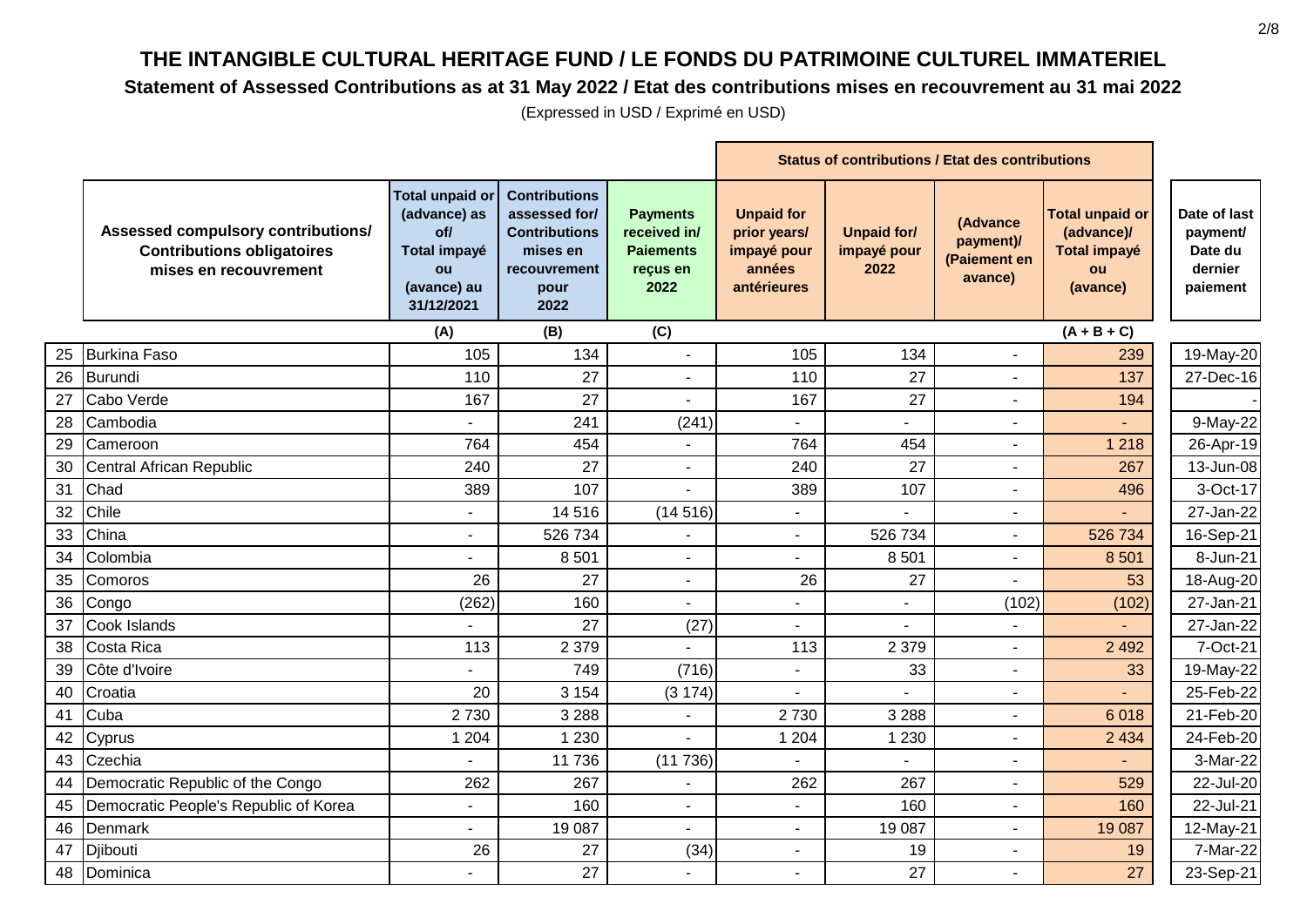#### **Statement of Assessed Contributions as at 31 May 2022 / Etat des contributions mises en recouvrement au 31 mai 2022**

|    |                                                                                                  |                                                                                                  | <b>Status of contributions / Etat des contributions</b>                                                   |                                                                         |                                                                           |                                           |                                                  |                                                                               |                                                            |
|----|--------------------------------------------------------------------------------------------------|--------------------------------------------------------------------------------------------------|-----------------------------------------------------------------------------------------------------------|-------------------------------------------------------------------------|---------------------------------------------------------------------------|-------------------------------------------|--------------------------------------------------|-------------------------------------------------------------------------------|------------------------------------------------------------|
|    | Assessed compulsory contributions/<br><b>Contributions obligatoires</b><br>mises en recouvrement | <b>Total unpaid or</b><br>(advance) as<br>of/<br>Total impayé<br>ou<br>(avance) au<br>31/12/2021 | <b>Contributions</b><br>assessed for/<br><b>Contributions</b><br>mises en<br>recouvrement<br>pour<br>2022 | <b>Payments</b><br>received in/<br><b>Paiements</b><br>reçus en<br>2022 | <b>Unpaid for</b><br>prior years/<br>impayé pour<br>années<br>antérieures | <b>Unpaid for/</b><br>impayé pour<br>2022 | (Advance<br>payment)/<br>(Paiement en<br>avance) | <b>Total unpaid or</b><br>(advance)/<br><b>Total impayé</b><br>ou<br>(avance) | Date of last<br>payment/<br>Date du<br>dernier<br>paiement |
|    |                                                                                                  | (A)                                                                                              | (B)                                                                                                       | (C)                                                                     |                                                                           |                                           |                                                  | $(A + B + C)$                                                                 |                                                            |
| 49 | Dominican Republic                                                                               | 1780                                                                                             | 2 3 2 6                                                                                                   |                                                                         | 1780                                                                      | 2 3 2 6                                   | $\sim$                                           | 4 10 6                                                                        | 29-Dec-20                                                  |
| 50 | Ecuador                                                                                          |                                                                                                  | 2 6 4 7                                                                                                   |                                                                         |                                                                           | 2647                                      | $\blacksquare$                                   | 2 6 4 7                                                                       | 15-Dec-21                                                  |
| 51 | Egypt                                                                                            | 6 2 8 4                                                                                          | 4812                                                                                                      | (11096)                                                                 | $\blacksquare$                                                            |                                           |                                                  |                                                                               | 11-Apr-22                                                  |
|    | 52 El Salvador                                                                                   |                                                                                                  | 454                                                                                                       |                                                                         | $\overline{\phantom{a}}$                                                  | 454                                       |                                                  | 454                                                                           | 23-Dec-21                                                  |
| 53 | Equatorial Guinea                                                                                | (73)                                                                                             | 401                                                                                                       | (366)                                                                   | $\sim$                                                                    | $\sim$                                    | (38)                                             | (38)                                                                          | 11-Feb-22                                                  |
| 54 | Eritrea                                                                                          | (4)                                                                                              | 27                                                                                                        | (23)                                                                    | $\blacksquare$                                                            | $\blacksquare$                            |                                                  | $\blacksquare$                                                                | 13-May-22                                                  |
| 55 | Estonia                                                                                          |                                                                                                  | 1 5 2 4                                                                                                   | (1499)                                                                  | $\sim$                                                                    | 25                                        | $\blacksquare$                                   | 25                                                                            | 26-Jan-22                                                  |
| 56 | Eswatini                                                                                         |                                                                                                  | 80                                                                                                        |                                                                         |                                                                           | 80                                        | ÷                                                | 80                                                                            | 26-May-21                                                  |
| 57 | Ethiopia                                                                                         | 515                                                                                              | 267                                                                                                       | (782)                                                                   | $\blacksquare$                                                            |                                           | $\blacksquare$                                   |                                                                               | 11-Feb-22                                                  |
| 58 | Fiji                                                                                             |                                                                                                  | 134                                                                                                       |                                                                         | $\sim$                                                                    | 134                                       |                                                  | 134                                                                           | 16-Nov-21                                                  |
| 59 | Finland                                                                                          | $\blacksquare$                                                                                   | 14 409                                                                                                    | (14 409)                                                                | Ξ.                                                                        |                                           | $\blacksquare$                                   | ٠                                                                             | 8-Feb-22                                                   |
| 60 | France                                                                                           |                                                                                                  | 149 113                                                                                                   | (149113)                                                                |                                                                           |                                           | ÷,                                               | $\blacksquare$                                                                | 2-Mar-22                                                   |
| 61 | Gabon                                                                                            | (5)                                                                                              | 454                                                                                                       | (449)                                                                   | $\sim$                                                                    | $\blacksquare$                            | $\blacksquare$                                   | $\blacksquare$                                                                | 25-May-22                                                  |
| 62 | Gambia                                                                                           | $\blacksquare$                                                                                   | 27                                                                                                        | $\overline{a}$                                                          | $\sim$                                                                    | 27                                        | $\blacksquare$                                   | 27                                                                            | 26-May-21                                                  |
| 63 | Georgia                                                                                          | $\blacksquare$                                                                                   | 267                                                                                                       | (267)                                                                   | $\blacksquare$                                                            |                                           | $\blacksquare$                                   |                                                                               | 1-Feb-22                                                   |
| 64 | Ghana                                                                                            |                                                                                                  | 829                                                                                                       |                                                                         |                                                                           | 829                                       |                                                  | 829                                                                           | 23-Jul-21                                                  |
| 65 | Greece                                                                                           | ٠                                                                                                | 11 2 28                                                                                                   | (10740)                                                                 | $\sim$                                                                    | 488                                       | ÷,                                               | 488                                                                           | 20-Apr-22                                                  |
| 66 | Grenada                                                                                          | $\blacksquare$                                                                                   | 27                                                                                                        | (27)                                                                    | Ξ.                                                                        |                                           | $\blacksquare$                                   |                                                                               | 19-May-22                                                  |
| 67 | Guatemala                                                                                        |                                                                                                  | 1 4 1 7                                                                                                   |                                                                         |                                                                           | 1 4 1 7                                   |                                                  | 1 4 1 7                                                                       | 2-Sep-21                                                   |
| 68 | Guinea                                                                                           | 376                                                                                              | 107                                                                                                       | $\overline{a}$                                                          | 376                                                                       | 107                                       | $\blacksquare$                                   | 483                                                                           | 17-Jul-17                                                  |
| 69 | Guinea-Bissau                                                                                    | 162                                                                                              | 27                                                                                                        | $\overline{a}$                                                          | 162                                                                       | 27                                        | $\blacksquare$                                   | 189                                                                           |                                                            |
| 70 | Haiti                                                                                            |                                                                                                  | 214                                                                                                       | (214)                                                                   |                                                                           |                                           | $\blacksquare$                                   |                                                                               | 3-May-22                                                   |
| 71 | Honduras                                                                                         | 262                                                                                              | 321                                                                                                       |                                                                         | 262                                                                       | 321                                       | $\blacksquare$                                   | 583                                                                           | 30-Nov-21                                                  |
|    | 72 Hungary                                                                                       |                                                                                                  | 7886                                                                                                      | (7861)                                                                  | $\sim$                                                                    | 25                                        | $\blacksquare$                                   | 25                                                                            | 8-Mar-22                                                   |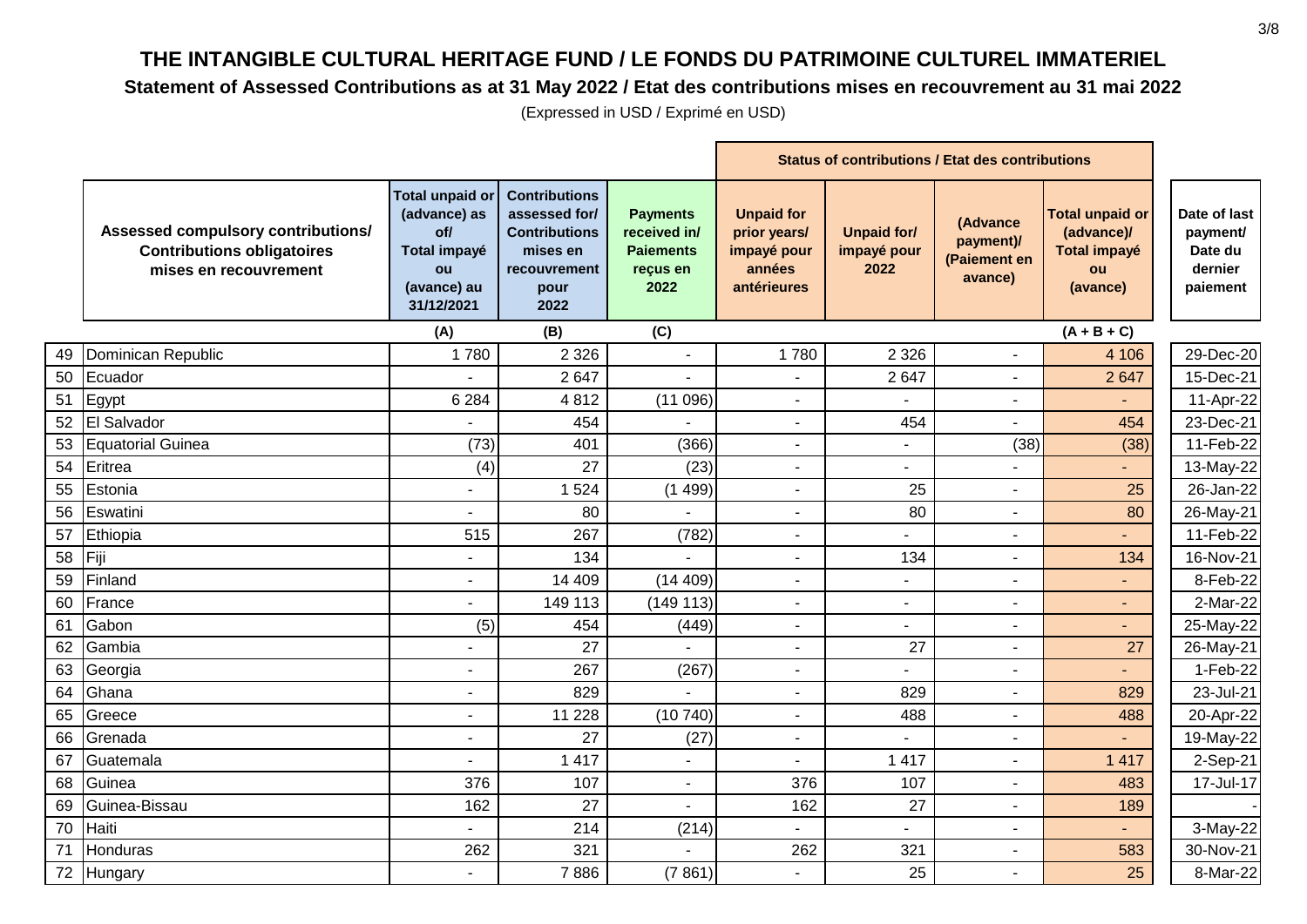#### **Statement of Assessed Contributions as at 31 May 2022 / Etat des contributions mises en recouvrement au 31 mai 2022**

|    |                                                                                                  |                                                                                                  | <b>Status of contributions / Etat des contributions</b>                                                   |                                                                         |                                                                           |                                           |                                                  |                                                                               |                                                            |
|----|--------------------------------------------------------------------------------------------------|--------------------------------------------------------------------------------------------------|-----------------------------------------------------------------------------------------------------------|-------------------------------------------------------------------------|---------------------------------------------------------------------------|-------------------------------------------|--------------------------------------------------|-------------------------------------------------------------------------------|------------------------------------------------------------|
|    | Assessed compulsory contributions/<br><b>Contributions obligatoires</b><br>mises en recouvrement | <b>Total unpaid or</b><br>(advance) as<br>of/<br>Total impayé<br>ou<br>(avance) au<br>31/12/2021 | <b>Contributions</b><br>assessed for/<br><b>Contributions</b><br>mises en<br>recouvrement<br>pour<br>2022 | <b>Payments</b><br>received in/<br><b>Paiements</b><br>reçus en<br>2022 | <b>Unpaid for</b><br>prior years/<br>impayé pour<br>années<br>antérieures | <b>Unpaid for/</b><br>impayé pour<br>2022 | (Advance<br>payment)/<br>(Paiement en<br>avance) | <b>Total unpaid or</b><br>(advance)/<br><b>Total impayé</b><br>ou<br>(avance) | Date of last<br>payment/<br>Date du<br>dernier<br>paiement |
|    |                                                                                                  | (A)                                                                                              | (B)                                                                                                       | (C)                                                                     |                                                                           |                                           |                                                  | $(A + B + C)$                                                                 |                                                            |
| 73 | Iceland                                                                                          | 1886                                                                                             | 1 2 3 0                                                                                                   | (3 116)                                                                 |                                                                           |                                           |                                                  |                                                                               | 31-Jan-22                                                  |
| 74 | India                                                                                            |                                                                                                  | 36 062                                                                                                    | ÷,                                                                      |                                                                           | 36 062                                    | $\blacksquare$                                   | 36 062                                                                        | 3-Dec-21                                                   |
|    | 75  Iran, Islamic Republic of                                                                    | 65 094                                                                                           | 12 805                                                                                                    | $\blacksquare$                                                          | 65 094                                                                    | 12 805                                    |                                                  | 77899                                                                         | 19-Oct-17                                                  |
| 76 | Iraq                                                                                             | (8744)                                                                                           | 4 4 1 1                                                                                                   |                                                                         | ٠                                                                         |                                           | (4333)                                           | (4333)                                                                        | 14-Dec-21                                                  |
| 77 | Ireland                                                                                          |                                                                                                  | 15 157                                                                                                    | (15 157)                                                                | ٠                                                                         | $\overline{\phantom{a}}$                  |                                                  |                                                                               | 15-Apr-22                                                  |
| 78 | Italy                                                                                            | ÷.                                                                                               | 110 111                                                                                                   | (110111)                                                                | ÷,                                                                        | $\sim$                                    |                                                  | ÷.                                                                            | 5-Apr-22                                                   |
| 79 | Jamaica                                                                                          | 20                                                                                               | 267                                                                                                       |                                                                         | 20                                                                        | 267                                       |                                                  | 287                                                                           | 9-Apr-21                                                   |
| 80 | Japan                                                                                            |                                                                                                  | 277 402                                                                                                   | L.                                                                      |                                                                           | 277 402                                   |                                                  | 277 402                                                                       | 3-Sep-21                                                   |
| 81 | Jordan                                                                                           | 707                                                                                              | 749                                                                                                       |                                                                         | 707                                                                       | 749                                       |                                                  | 1 4 5 6                                                                       | 26-Jun-20                                                  |
| 82 | Kazakhstan                                                                                       |                                                                                                  | 4598                                                                                                      | (4598)                                                                  | ä,                                                                        |                                           |                                                  |                                                                               | 4-Apr-22                                                   |
|    | 83 Kenya                                                                                         | (2447)                                                                                           | 1 0 4 3                                                                                                   | $\sim$                                                                  | $\overline{a}$                                                            | $\sim$                                    | (1404)                                           | (1404)                                                                        | 27-Sep-21                                                  |
| 84 | Kiribati                                                                                         | 102                                                                                              | 27                                                                                                        |                                                                         | 102                                                                       | 27                                        |                                                  | 129                                                                           |                                                            |
| 85 | <b>Kuwait</b>                                                                                    | ÷.                                                                                               | 8 0 7 3                                                                                                   | (8073)                                                                  | ÷.                                                                        |                                           |                                                  |                                                                               | 19-Apr-22                                                  |
|    | 86 Kyrgyzstan                                                                                    | 234                                                                                              | 80                                                                                                        |                                                                         | 234                                                                       | 80                                        |                                                  | 314                                                                           | 19-Jun-18                                                  |
| 87 | Lao People's Democratic Republic                                                                 |                                                                                                  | 241                                                                                                       | (241)                                                                   | ÷,                                                                        |                                           |                                                  | $\overline{\phantom{a}}$                                                      | 11-Mar-22                                                  |
| 88 | Latvia                                                                                           |                                                                                                  | 1738                                                                                                      | (1738)                                                                  |                                                                           |                                           |                                                  |                                                                               | 10-Feb-22                                                  |
| 89 | Lebanon                                                                                          | 1 6 2 4                                                                                          | 1 2 3 0                                                                                                   | (1599)                                                                  | 25                                                                        | 1 2 3 0                                   |                                                  | 1 2 5 5                                                                       | 22-Feb-22                                                  |
| 90 | Lesotho                                                                                          | $\blacksquare$                                                                                   | 27                                                                                                        |                                                                         | $\blacksquare$                                                            | 27                                        |                                                  | 27                                                                            | 17-May-21                                                  |
| 91 | Lithuania                                                                                        | ÷,                                                                                               | 2647                                                                                                      | (2647)                                                                  | $\overline{\phantom{0}}$                                                  |                                           |                                                  |                                                                               | 11-Feb-22                                                  |
| 92 | Luxembourg                                                                                       | $\blacksquare$                                                                                   | 2 3 5 2                                                                                                   | $\blacksquare$                                                          | $\blacksquare$                                                            | 2 3 5 2                                   | $\blacksquare$                                   | 2 3 5 2                                                                       | 18-Jun-21                                                  |
| 93 | Madagascar                                                                                       |                                                                                                  | 134                                                                                                       | $\overline{a}$                                                          | $\overline{a}$                                                            | 134                                       |                                                  | 134                                                                           | 28-Sep-21                                                  |
|    | 94 Malawi                                                                                        | (70)                                                                                             | 80                                                                                                        |                                                                         | $\blacksquare$                                                            | 10                                        |                                                  | 10                                                                            | 12-May-20                                                  |
| 95 | Malaysia                                                                                         |                                                                                                  | 12 030                                                                                                    | (12030)                                                                 |                                                                           |                                           |                                                  |                                                                               | 14-Feb-22                                                  |
|    | 96 Mali                                                                                          | 262                                                                                              | 160                                                                                                       |                                                                         | 262                                                                       | 160                                       |                                                  | 422                                                                           | 1-Oct-19                                                   |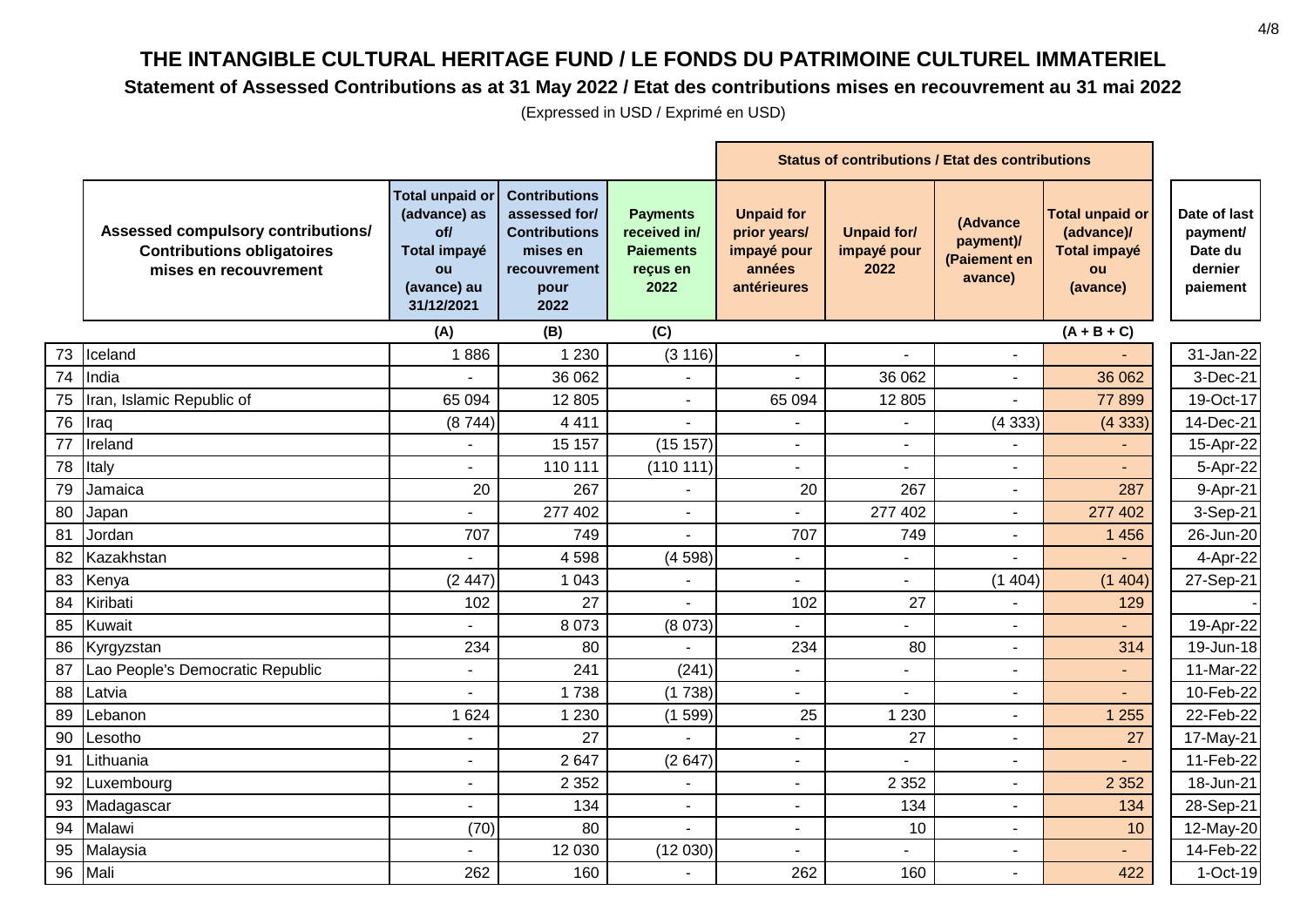#### **Statement of Assessed Contributions as at 31 May 2022 / Etat des contributions mises en recouvrement au 31 mai 2022**

|    |                                                                                                  |                                                                                                         | <b>Status of contributions / Etat des contributions</b>                                                   |                                                                         |                                                                           |                                           |                                                  |                                                                               |                                                            |
|----|--------------------------------------------------------------------------------------------------|---------------------------------------------------------------------------------------------------------|-----------------------------------------------------------------------------------------------------------|-------------------------------------------------------------------------|---------------------------------------------------------------------------|-------------------------------------------|--------------------------------------------------|-------------------------------------------------------------------------------|------------------------------------------------------------|
|    | Assessed compulsory contributions/<br><b>Contributions obligatoires</b><br>mises en recouvrement | <b>Total unpaid or</b><br>(advance) as<br>of/<br><b>Total impayé</b><br>ou<br>(avance) au<br>31/12/2021 | <b>Contributions</b><br>assessed for/<br><b>Contributions</b><br>mises en<br>recouvrement<br>pour<br>2022 | <b>Payments</b><br>received in/<br><b>Paiements</b><br>reçus en<br>2022 | <b>Unpaid for</b><br>prior years/<br>impayé pour<br>années<br>antérieures | <b>Unpaid for/</b><br>impayé pour<br>2022 | (Advance<br>payment)/<br>(Paiement en<br>avance) | <b>Total unpaid or</b><br>(advance)/<br><b>Total impayé</b><br>ou<br>(avance) | Date of last<br>payment/<br>Date du<br>dernier<br>paiement |
|    |                                                                                                  | (A)                                                                                                     | (B)                                                                                                       | (C)                                                                     |                                                                           |                                           |                                                  | $(A + B + C)$                                                                 |                                                            |
| 97 | Malta                                                                                            | (34)                                                                                                    | 668                                                                                                       | (640)                                                                   |                                                                           |                                           | (6)                                              | (6)                                                                           | 24-Jan-22                                                  |
| 98 | <b>Marshall Islands</b>                                                                          |                                                                                                         | 27                                                                                                        |                                                                         | $\sim$                                                                    | 27                                        |                                                  | 27                                                                            | 26-Oct-21                                                  |
| 99 | Mauritania                                                                                       | 74                                                                                                      | 80                                                                                                        | (158)                                                                   | $\sim$                                                                    |                                           | (4)                                              | (4)                                                                           | 12-Apr-22                                                  |
|    | 100 Mauritius                                                                                    | 367                                                                                                     | 668                                                                                                       | $\sim$                                                                  | 367                                                                       | 668                                       |                                                  | 1 0 3 5                                                                       | 11-Dec-20                                                  |
|    | 101 Mexico                                                                                       |                                                                                                         | 42 157                                                                                                    |                                                                         |                                                                           | 42 157                                    | $\overline{a}$                                   | 42 157                                                                        | 29-Apr-21                                                  |
|    | 102 Micronesia, Federated States of                                                              | ۰                                                                                                       | 27                                                                                                        |                                                                         | $\blacksquare$                                                            | 27                                        | $\blacksquare$                                   | 27                                                                            | 23-Sep-21                                                  |
|    | 103 Monaco                                                                                       |                                                                                                         | 374                                                                                                       |                                                                         |                                                                           | 374                                       | $\overline{\phantom{a}}$                         | 374                                                                           | 1-Mar-21                                                   |
|    | 104 Mongolia                                                                                     | $\overline{a}$                                                                                          | 134                                                                                                       | $\sim$                                                                  |                                                                           | 134                                       |                                                  | 134                                                                           | 1-Nov-21                                                   |
|    | 105 Montenegro                                                                                   | ۰                                                                                                       | 134                                                                                                       |                                                                         | $\sim$                                                                    | 134                                       | $\blacksquare$                                   | 134                                                                           | 18-Oct-21                                                  |
|    | 106 Morocco                                                                                      |                                                                                                         | 1898                                                                                                      |                                                                         | $\blacksquare$                                                            | 1898                                      |                                                  | 1898                                                                          | 22-Nov-21                                                  |
|    | 107 Mozambique                                                                                   | 262                                                                                                     | 134                                                                                                       |                                                                         | 262                                                                       | 134                                       | $\blacksquare$                                   | 396                                                                           | $2$ -Jul-19                                                |
|    | 108 Myanmar                                                                                      | ۰                                                                                                       | 267                                                                                                       | (267)                                                                   | $\blacksquare$                                                            |                                           | $\blacksquare$                                   | $\sim$                                                                        | 3-Feb-22                                                   |
|    | 109 Namibia                                                                                      | $\blacksquare$                                                                                          | 321                                                                                                       | (321)                                                                   | $\blacksquare$                                                            | $\blacksquare$                            | $\blacksquare$                                   | $\blacksquare$                                                                | 2-Mar-22                                                   |
|    | 110 Nauru                                                                                        | 261                                                                                                     | 27                                                                                                        | $\overline{a}$                                                          | 261                                                                       | 27                                        | $\sim$                                           | 288                                                                           |                                                            |
|    | 111 Nepal                                                                                        |                                                                                                         | 267                                                                                                       | (267)                                                                   | $\mathbf{r}$                                                              |                                           | $\blacksquare$                                   |                                                                               | 1-Mar-22                                                   |
|    | 112 Netherlands                                                                                  | 76                                                                                                      | 47 557                                                                                                    | (47041)                                                                 |                                                                           | 592                                       | $\overline{\phantom{a}}$                         | 592                                                                           | 18-Mar-22                                                  |
|    | 113 Nicaragua                                                                                    | 859                                                                                                     | 160                                                                                                       |                                                                         | 859                                                                       | 160                                       |                                                  | 1 0 1 9                                                                       | 26-Mar-15                                                  |
|    | 114 Niger                                                                                        | 299                                                                                                     | 107                                                                                                       | (417)                                                                   | $\blacksquare$                                                            |                                           | (11)                                             | (11)                                                                          | 13-Apr-22                                                  |
|    | 115 Nigeria                                                                                      | 16 934                                                                                                  | 6 2 8 2                                                                                                   | (16934)                                                                 | $\blacksquare$                                                            | 6 2 8 2                                   |                                                  | 6 2 8 2                                                                       | 6-May-22                                                   |
|    | 116 North Macedonia                                                                              |                                                                                                         | 241                                                                                                       | (241)                                                                   | $\blacksquare$                                                            |                                           | $\blacksquare$                                   |                                                                               | 6-May-22                                                   |
|    | 117 Norway                                                                                       | 12                                                                                                      | 23 4 44                                                                                                   | (23444)                                                                 | $\mathbf{r}$                                                              | 12                                        |                                                  | 12                                                                            | 14-Mar-22                                                  |
|    | 118 Oman                                                                                         | (3875)                                                                                                  | 3823                                                                                                      | $\sim$                                                                  |                                                                           |                                           | (52)                                             | (52)                                                                          | 15-Jul-21                                                  |
|    | 119 Pakistan                                                                                     | 2613                                                                                                    | 3 9 3 0                                                                                                   | $\sim$                                                                  | 2613                                                                      | 3 9 3 0                                   |                                                  | 6 5 4 3                                                                       | 8-Jun-21                                                   |
|    | 120 Palau                                                                                        | 77                                                                                                      | 27                                                                                                        | $\mathbf{r}$                                                            | 77                                                                        | 27                                        | $\blacksquare$                                   | 104                                                                           | 26-Apr-18                                                  |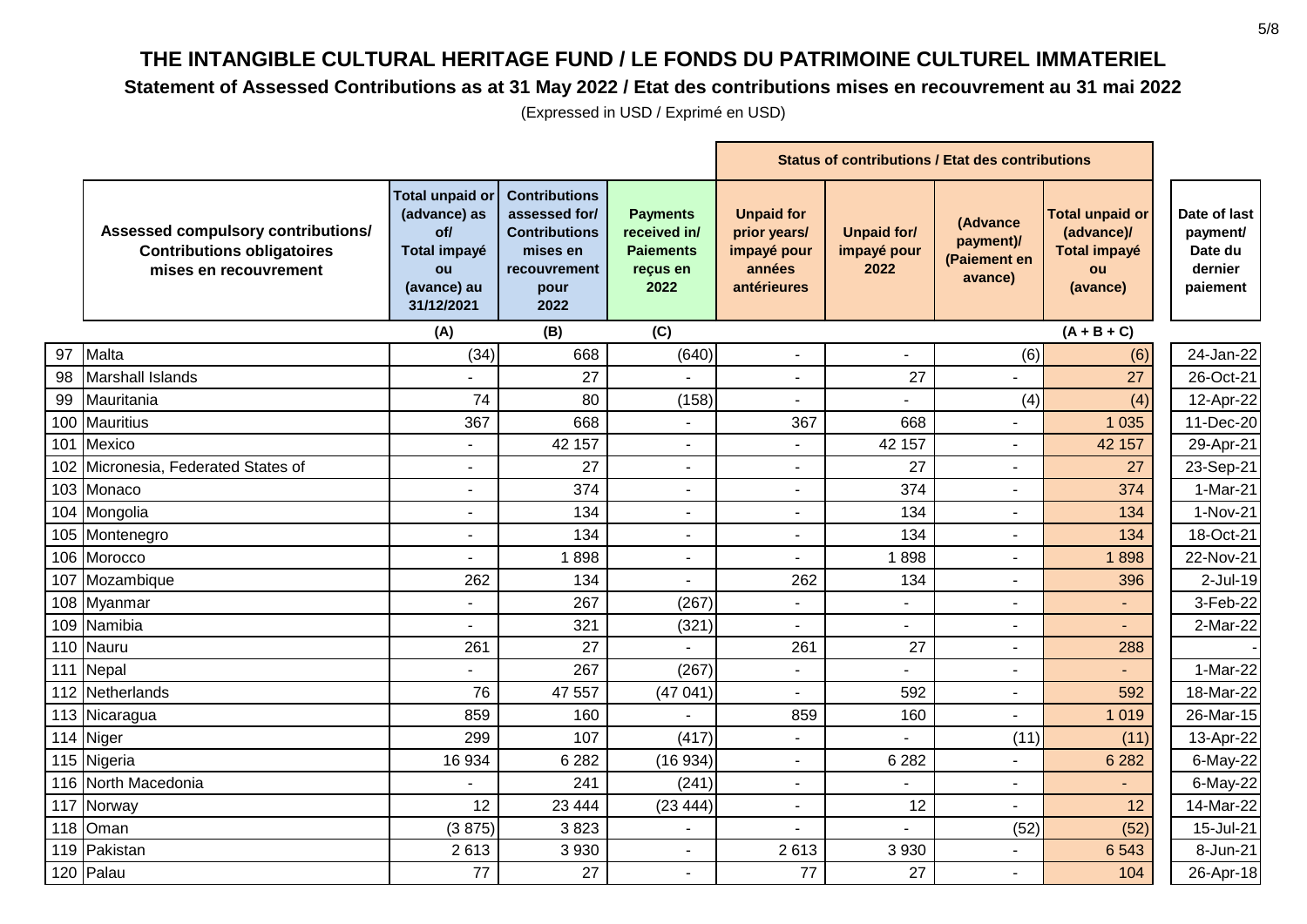#### **Statement of Assessed Contributions as at 31 May 2022 / Etat des contributions mises en recouvrement au 31 mai 2022**

|     |                                                                                                  |                                                                                                  | <b>Status of contributions / Etat des contributions</b>                                                   |                                                                         |                                                                           |                                           |                                                  |                                                                               |                                                            |
|-----|--------------------------------------------------------------------------------------------------|--------------------------------------------------------------------------------------------------|-----------------------------------------------------------------------------------------------------------|-------------------------------------------------------------------------|---------------------------------------------------------------------------|-------------------------------------------|--------------------------------------------------|-------------------------------------------------------------------------------|------------------------------------------------------------|
|     | Assessed compulsory contributions/<br><b>Contributions obligatoires</b><br>mises en recouvrement | <b>Total unpaid or</b><br>(advance) as<br>of/<br>Total impayé<br>ou<br>(avance) au<br>31/12/2021 | <b>Contributions</b><br>assessed for/<br><b>Contributions</b><br>mises en<br>recouvrement<br>pour<br>2022 | <b>Payments</b><br>received in/<br><b>Paiements</b><br>reçus en<br>2022 | <b>Unpaid for</b><br>prior years/<br>impayé pour<br>années<br>antérieures | <b>Unpaid for/</b><br>impayé pour<br>2022 | (Advance<br>payment)/<br>(Paiement en<br>avance) | <b>Total unpaid or</b><br>(advance)/<br><b>Total impayé</b><br>ou<br>(avance) | Date of last<br>payment/<br>Date du<br>dernier<br>paiement |
|     |                                                                                                  | (A)                                                                                              | (B)                                                                                                       | (C)                                                                     |                                                                           |                                           |                                                  | $(A + B + C)$                                                                 |                                                            |
| 121 | Palestine                                                                                        | (221)                                                                                            | 374                                                                                                       |                                                                         | $\overline{a}$                                                            | 153                                       |                                                  | 153                                                                           | 13-Jan-21                                                  |
|     | 122 Panama                                                                                       |                                                                                                  | 3 1 0 1                                                                                                   | $\blacksquare$                                                          | ä,                                                                        | 3 1 0 1                                   | $\overline{\phantom{a}}$                         | 3 1 0 1                                                                       | $6$ -May-21                                                |
|     | 123 Papua New Guinea                                                                             | 2056                                                                                             | 348                                                                                                       |                                                                         | 2 0 5 6                                                                   | 348                                       |                                                  | 2 4 0 4                                                                       |                                                            |
|     | 124 Paraguay                                                                                     | 550                                                                                              | 909                                                                                                       | L.                                                                      | 550                                                                       | 909                                       |                                                  | 1 4 5 9                                                                       | 2-Sep-20                                                   |
|     | $125$ Peru                                                                                       | 163                                                                                              | 5 6 4 1                                                                                                   |                                                                         | 163                                                                       | 5 6 4 1                                   |                                                  | 5 8 0 4                                                                       | 21-Sep-21                                                  |
|     | 126 Philippines                                                                                  | 6938                                                                                             | 7 3 2 5                                                                                                   | (7325)                                                                  | ÷.                                                                        | 6938                                      |                                                  | 6938                                                                          | 3-May-22                                                   |
|     | 127 Poland                                                                                       |                                                                                                  | 28 8 98                                                                                                   | (28898)                                                                 | ä,                                                                        |                                           |                                                  |                                                                               | 2-Feb-22                                                   |
|     | 128 Portugal                                                                                     | (12000)                                                                                          | 12 190                                                                                                    |                                                                         | ä,                                                                        | 190                                       |                                                  | 190                                                                           | 30-Dec-21                                                  |
|     | 129 Qatar                                                                                        |                                                                                                  | 9 2 7 6                                                                                                   | (9246)                                                                  | $\blacksquare$                                                            | 30                                        | $\blacksquare$                                   | 30                                                                            | 14-Mar-22                                                  |
|     | 130 Republic of Korea                                                                            | ÷.                                                                                               | 88 885                                                                                                    |                                                                         | $\blacksquare$                                                            | 88 885                                    |                                                  | 88 885                                                                        | 30-Dec-21                                                  |
|     | 131 Republic of Moldova                                                                          | (504)                                                                                            | 160                                                                                                       | $\blacksquare$                                                          | ÷,                                                                        |                                           | (344)                                            | (344)                                                                         | 27-Nov-20                                                  |
|     | 132 Rwanda                                                                                       | 105                                                                                              | 107                                                                                                       |                                                                         | 105                                                                       | 107                                       |                                                  | 212                                                                           | 20-Aug-20                                                  |
|     | 133 Romania                                                                                      | ۰                                                                                                | 10773                                                                                                     | (10773)                                                                 | $\overline{\phantom{0}}$                                                  | $\blacksquare$                            |                                                  | $\sim$                                                                        | 28-Feb-22                                                  |
|     | 134 Saint Kitts and Nevis                                                                        |                                                                                                  | 80                                                                                                        | (144)                                                                   |                                                                           |                                           | (64)                                             | (64)                                                                          | 8-Mar-22                                                   |
|     | 135 Saint Lucia                                                                                  | 44                                                                                               | 80                                                                                                        |                                                                         | 44                                                                        | 80                                        |                                                  | 124                                                                           | $1-Jan-19$                                                 |
|     | 136 Saint Vincent and the Grenadines                                                             |                                                                                                  | 27                                                                                                        | (27)                                                                    |                                                                           |                                           |                                                  |                                                                               | 21-Mar-22                                                  |
|     | 137 Samoa                                                                                        | 143                                                                                              | 27                                                                                                        |                                                                         | 143                                                                       | 27                                        |                                                  | 170                                                                           | 3-May-16                                                   |
|     | 138 Sao Tome and Principe                                                                        | 475                                                                                              | 27                                                                                                        | $\sim$                                                                  | 475                                                                       | 27                                        |                                                  | 502                                                                           |                                                            |
|     | 139 Senegal                                                                                      | 414                                                                                              | 241                                                                                                       |                                                                         | 414                                                                       | 241                                       | $\sim$                                           | 655                                                                           | 27-Sep-19                                                  |
|     | 140 Serbia                                                                                       | $\overline{\phantom{0}}$                                                                         | 1 0 9 6                                                                                                   | (1096)                                                                  | $\blacksquare$                                                            | $\sim$                                    | $\overline{\phantom{a}}$                         | $\sim$                                                                        | 3-Mar-22                                                   |
|     | 141 Singapore                                                                                    |                                                                                                  | 17 403                                                                                                    | (17403)                                                                 | ä,                                                                        | $\sim$                                    |                                                  |                                                                               | 25-Feb-22                                                  |
|     | 142 Slovakia                                                                                     | (5346)                                                                                           | 5 3 4 6                                                                                                   |                                                                         | ÷,                                                                        |                                           |                                                  |                                                                               | 8-Dec-21                                                   |
|     | 143 Slovenia                                                                                     |                                                                                                  | 2727                                                                                                      | (2727)                                                                  | $\overline{\phantom{0}}$                                                  |                                           |                                                  |                                                                               | 9-Mar-22                                                   |
|     | 144 Solomon Islands                                                                              | 14                                                                                               | 27                                                                                                        |                                                                         | 14                                                                        | 27                                        |                                                  | 41                                                                            | 14-Nov-19                                                  |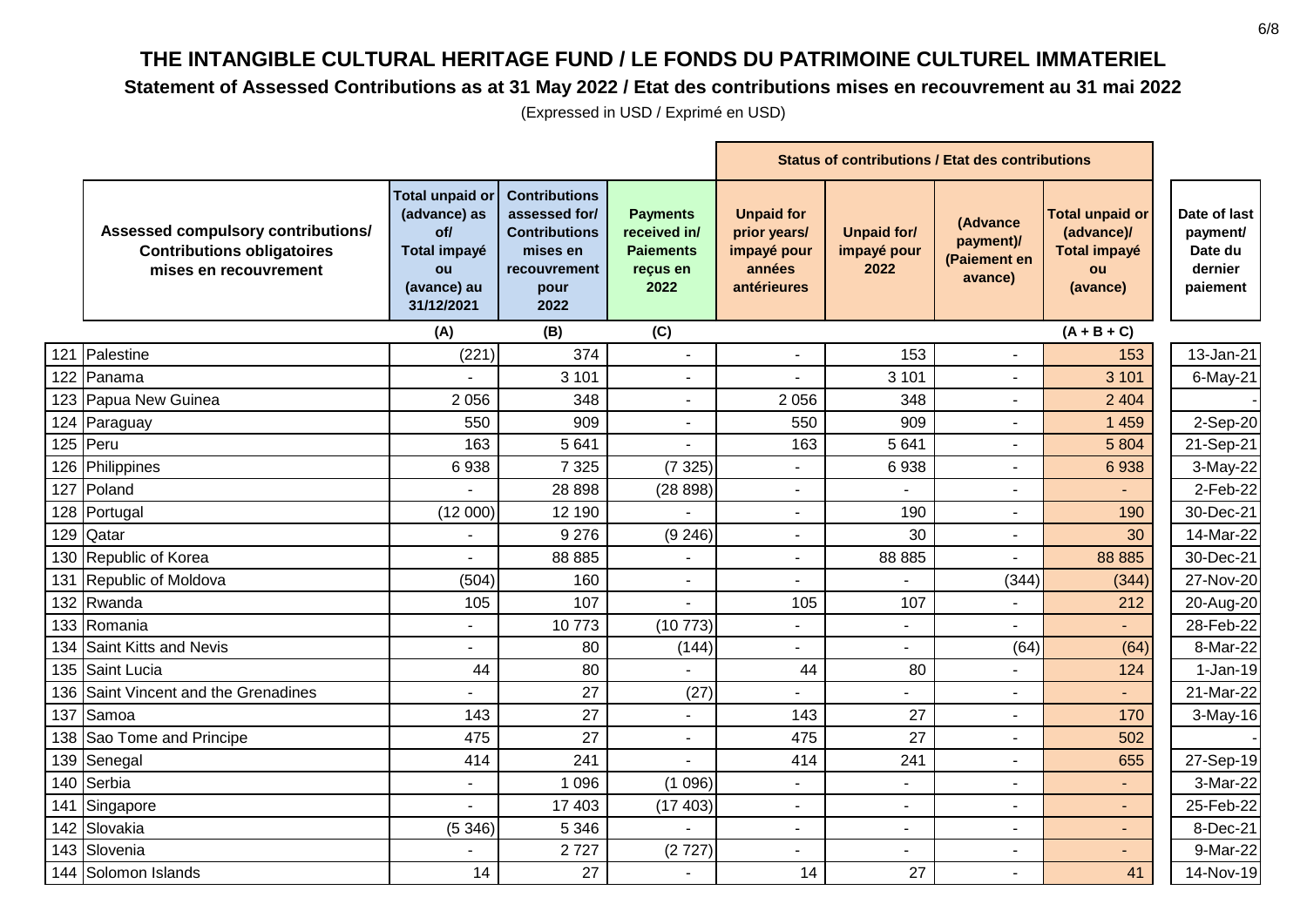#### **Statement of Assessed Contributions as at 31 May 2022 / Etat des contributions mises en recouvrement au 31 mai 2022**

|                                                                                                  |                                                                                                  | <b>Status of contributions / Etat des contributions</b>                                                   |                                                                         |                                                                           |                                           |                                                  |                                                                               |                                                            |
|--------------------------------------------------------------------------------------------------|--------------------------------------------------------------------------------------------------|-----------------------------------------------------------------------------------------------------------|-------------------------------------------------------------------------|---------------------------------------------------------------------------|-------------------------------------------|--------------------------------------------------|-------------------------------------------------------------------------------|------------------------------------------------------------|
| Assessed compulsory contributions/<br><b>Contributions obligatoires</b><br>mises en recouvrement | <b>Total unpaid or</b><br>(advance) as<br>of/<br>Total impayé<br>ou<br>(avance) au<br>31/12/2021 | <b>Contributions</b><br>assessed for/<br><b>Contributions</b><br>mises en<br>recouvrement<br>pour<br>2022 | <b>Payments</b><br>received in/<br><b>Paiements</b><br>reçus en<br>2022 | <b>Unpaid for</b><br>prior years/<br>impayé pour<br>années<br>antérieures | <b>Unpaid for/</b><br>impayé pour<br>2022 | (Advance<br>payment)/<br>(Paiement en<br>avance) | <b>Total unpaid or</b><br>(advance)/<br><b>Total impayé</b><br>ou<br>(avance) | Date of last<br>payment/<br>Date du<br>dernier<br>paiement |
|                                                                                                  | (A)                                                                                              | (B)                                                                                                       | (C)                                                                     |                                                                           |                                           |                                                  | $(A + B + C)$                                                                 |                                                            |
| 145 Somalia                                                                                      | (5)                                                                                              | 27                                                                                                        |                                                                         |                                                                           | 22                                        |                                                  | 22                                                                            | 01-Apr-21                                                  |
| 146 South Sudan                                                                                  | 569                                                                                              | 80                                                                                                        |                                                                         | 569                                                                       | 80                                        |                                                  | 649                                                                           | 31-May-18                                                  |
| 147 Spain                                                                                        | (3000)                                                                                           | 73 701                                                                                                    | (70701)                                                                 |                                                                           |                                           |                                                  |                                                                               | 23-Mar-22                                                  |
| 148 Sri Lanka                                                                                    | 1 4 9 2                                                                                          | 1 550                                                                                                     |                                                                         | 1 4 9 2                                                                   | 1 550                                     |                                                  | 3 0 4 2                                                                       | 4-Sep-20                                                   |
| 149 Sudan                                                                                        | 92                                                                                               | 267                                                                                                       |                                                                         | 92                                                                        | 267                                       |                                                  | 359                                                                           | 2-Jul-21                                                   |
| 150 Suriname                                                                                     | 212                                                                                              | 107                                                                                                       | ä,                                                                      | 212                                                                       | 107                                       |                                                  | 319                                                                           | 6-Sep-18                                                   |
| 151 Syrian Arab Republic                                                                         |                                                                                                  | 321                                                                                                       |                                                                         | $\sim$                                                                    | 321                                       |                                                  | 321                                                                           | 22-Nov-21                                                  |
| 152 Sweden                                                                                       | (41)                                                                                             | 30 074                                                                                                    | (30074)                                                                 | ٠                                                                         |                                           | (41)                                             | (41)                                                                          | 18-Feb-22                                                  |
| 153 Switzerland                                                                                  |                                                                                                  | 39 163                                                                                                    | (39 163)                                                                | $\blacksquare$                                                            |                                           |                                                  |                                                                               | 9-Feb-22                                                   |
| 154 Tajikistan                                                                                   | 389                                                                                              | 107                                                                                                       |                                                                         | 389                                                                       | 107                                       |                                                  | 496                                                                           | 5-Apr-18                                                   |
| 155 Thailand                                                                                     | ÷.                                                                                               | 12 698                                                                                                    | (12698)                                                                 | $\sim$                                                                    |                                           |                                                  |                                                                               | 19-May-22                                                  |
| 156 Timor-Leste                                                                                  | $\overline{\phantom{0}}$                                                                         | 27                                                                                                        |                                                                         | ÷,                                                                        | 27                                        |                                                  | 27                                                                            | 22-Jul-21                                                  |
| 157 Togo                                                                                         | 79                                                                                               | 80                                                                                                        | ÷,                                                                      | 79                                                                        | 80                                        |                                                  | 159                                                                           | 31-Aug-20                                                  |
| 158 Tonga                                                                                        | 87                                                                                               | 27                                                                                                        | $\blacksquare$                                                          | 87                                                                        | 27                                        |                                                  | 114                                                                           | 4-Nov-19                                                   |
| 159 Trinidad and Tobago                                                                          | 1 3 6 1                                                                                          | 1 2 8 3                                                                                                   | L.                                                                      | 1 3 6 1                                                                   | 1 2 8 3                                   |                                                  | 2 6 4 4                                                                       | 4-Aug-20                                                   |
| 160 Tunisia                                                                                      | 4 3 1 4                                                                                          | 668                                                                                                       |                                                                         | 4 3 1 4                                                                   | 668                                       |                                                  | 4 9 8 2                                                                       | 9-May-16                                                   |
| 161 Turkey                                                                                       |                                                                                                  | 29 192                                                                                                    | (29192)                                                                 |                                                                           |                                           |                                                  |                                                                               | 22-Feb-22                                                  |
| 162 Turkmenistan                                                                                 |                                                                                                  | 1 1 7 6                                                                                                   | $\sim$                                                                  | $\blacksquare$                                                            | 1 1 7 6                                   |                                                  | 1 1 7 6                                                                       | 8-Oct-21                                                   |
| 163 Tuvalu                                                                                       | (97)                                                                                             | 27                                                                                                        |                                                                         | $\blacksquare$                                                            |                                           | (70)                                             | (70)                                                                          | 19-Jul-21                                                  |
| 164 Uganda                                                                                       | $\overline{\phantom{0}}$                                                                         | 267                                                                                                       | (267)                                                                   | $\overline{\phantom{a}}$                                                  | $\sim$                                    |                                                  | $\sim$                                                                        | 24-Jan-22                                                  |
| 165 Ukraine                                                                                      | ÷.                                                                                               | 1 9 2 5                                                                                                   | (1925)                                                                  | $\blacksquare$                                                            | $\blacksquare$                            |                                                  |                                                                               | 24-May-22                                                  |
| 166 United Arab Emirates                                                                         |                                                                                                  | 21 921                                                                                                    | (21921)                                                                 |                                                                           |                                           |                                                  |                                                                               | 2-Mar-22                                                   |
| 167 United Republic of Tanzania                                                                  | 2 3 1 2                                                                                          | 267                                                                                                       |                                                                         | 2 3 1 2                                                                   | 267                                       |                                                  | 2 5 7 9                                                                       | 21-Oct-13                                                  |
| 168 Uruguay                                                                                      |                                                                                                  | 3 1 8 1                                                                                                   | $\blacksquare$                                                          |                                                                           | 3 1 8 1                                   |                                                  | 3 1 8 1                                                                       | 5-Oct-21                                                   |